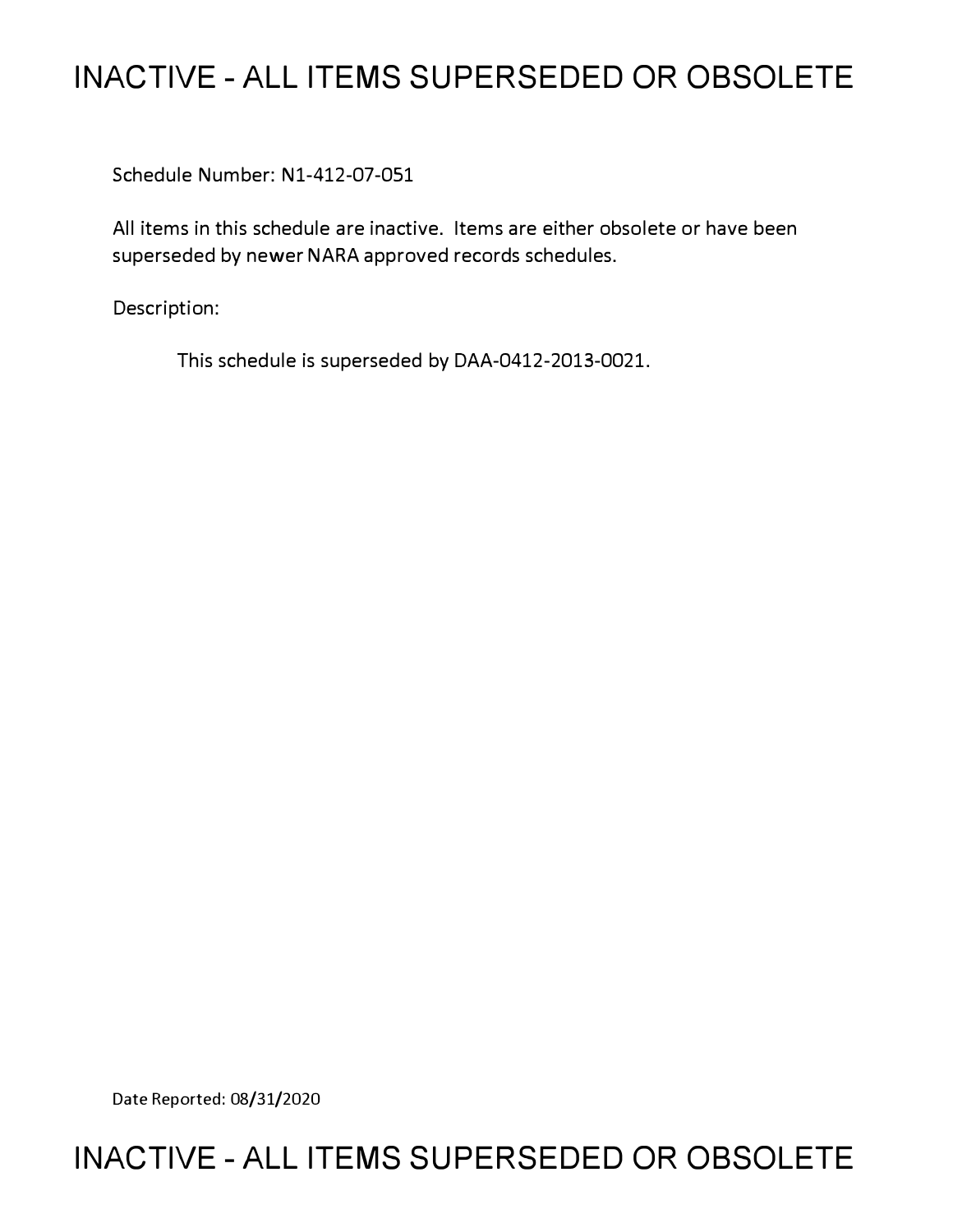| <b>REQUEST FOR RECORDS DISPOSITION AUTHORITY</b>                                                                                                                                                                                                                                                                                                                                                                                                                                                                                                       |                                                            |             | JOB NUMBER $N1 - 412 - 07 - 5$                                                                                                                                                                                                              |                                                 |                                  |  |
|--------------------------------------------------------------------------------------------------------------------------------------------------------------------------------------------------------------------------------------------------------------------------------------------------------------------------------------------------------------------------------------------------------------------------------------------------------------------------------------------------------------------------------------------------------|------------------------------------------------------------|-------------|---------------------------------------------------------------------------------------------------------------------------------------------------------------------------------------------------------------------------------------------|-------------------------------------------------|----------------------------------|--|
| To: NATIONAL ARCHIVES and RECORDS ADMINISTRATION (NIR)<br>WASHINGTON, DC 20408                                                                                                                                                                                                                                                                                                                                                                                                                                                                         |                                                            |             | <b>DATE RECEIVED</b>                                                                                                                                                                                                                        |                                                 |                                  |  |
| 1. FROM (Agency or establishment)                                                                                                                                                                                                                                                                                                                                                                                                                                                                                                                      |                                                            |             | <b>NOTIFICATION TO AGENCY</b>                                                                                                                                                                                                               |                                                 |                                  |  |
| U.S. Environmental Protection Agency                                                                                                                                                                                                                                                                                                                                                                                                                                                                                                                   |                                                            |             |                                                                                                                                                                                                                                             |                                                 |                                  |  |
| 2. MAJOR SUBDIVISION                                                                                                                                                                                                                                                                                                                                                                                                                                                                                                                                   |                                                            |             |                                                                                                                                                                                                                                             |                                                 |                                  |  |
| <b>Toxic Substances</b>                                                                                                                                                                                                                                                                                                                                                                                                                                                                                                                                |                                                            |             | In accordance with the provisions of 44 U.S.C.<br>3303a.<br>disposition request,<br>the<br>including<br>amendments, is approved except for items that may<br>marked Adisposition not approved≅ or<br>be<br>Awithdrawn $\cong$ in column 10. |                                                 |                                  |  |
| 3. MINOR SUBDIVISION                                                                                                                                                                                                                                                                                                                                                                                                                                                                                                                                   |                                                            |             |                                                                                                                                                                                                                                             |                                                 |                                  |  |
| Headquarters                                                                                                                                                                                                                                                                                                                                                                                                                                                                                                                                           |                                                            |             |                                                                                                                                                                                                                                             |                                                 |                                  |  |
| 4. NAME OF PERSON WITH WHOM TO CONFER                                                                                                                                                                                                                                                                                                                                                                                                                                                                                                                  | <b>5. TELEPHONE</b>                                        | <b>DATE</b> |                                                                                                                                                                                                                                             | ARCHIVIST OF THE UNITED STATES                  |                                  |  |
| John B. Ellis                                                                                                                                                                                                                                                                                                                                                                                                                                                                                                                                          | 202-566-1643                                               |             | 111562<br>We harte                                                                                                                                                                                                                          |                                                 |                                  |  |
| proposed for disposal on the attached 6 page(s) are not now needed for the business of this agency or will not be needed after the<br>retention periods specified; and that written concurrence from the General Accounting Office, under the provisions of Title 8 of the<br>GAO manual for Guidance of Federal Agencies,<br>$\checkmark$ is not required; is attached; or<br>has been requested.<br>SIGNATURE OF AGENCY REPRESENTATIVE<br><b>TITLE</b><br><b>DATE</b><br>$9$ ller 3. Elli<br>16/07<br>John B. Ellis<br><b>Agency Records Officer</b> |                                                            |             |                                                                                                                                                                                                                                             |                                                 |                                  |  |
|                                                                                                                                                                                                                                                                                                                                                                                                                                                                                                                                                        | 8. DESCRIPTION OF ITEM AND PROPOSED DISPOSITION<br>7. Item |             |                                                                                                                                                                                                                                             | 9. GRS OR SUPERSEDED<br><b>10. ACTION TAKEN</b> |                                  |  |
| No.                                                                                                                                                                                                                                                                                                                                                                                                                                                                                                                                                    |                                                            |             | <b>JOB CITATION</b>                                                                                                                                                                                                                         |                                                 | (NARA USE ONLY)                  |  |
| EPA 292 TSCA Section 12(b) Notice of Export Files<br>EPA 295 TSCA Administrative Tracking and<br><b>Control Records</b>                                                                                                                                                                                                                                                                                                                                                                                                                                |                                                            |             | N1-412-05-9<br>N1-412-01-10                                                                                                                                                                                                                 |                                                 |                                  |  |
| $1119/07$ Copies Se                                                                                                                                                                                                                                                                                                                                                                                                                                                                                                                                    |                                                            |             | STAND                                                                                                                                                                                                                                       | UWMYNUMUNR                                      | <b>D FORM SF 115 (REV. 3-91)</b> |  |
|                                                                                                                                                                                                                                                                                                                                                                                                                                                                                                                                                        |                                                            |             |                                                                                                                                                                                                                                             | Prescribed by NARA 36 CFR 1228                  |                                  |  |

 $\frac{NWML}{N}$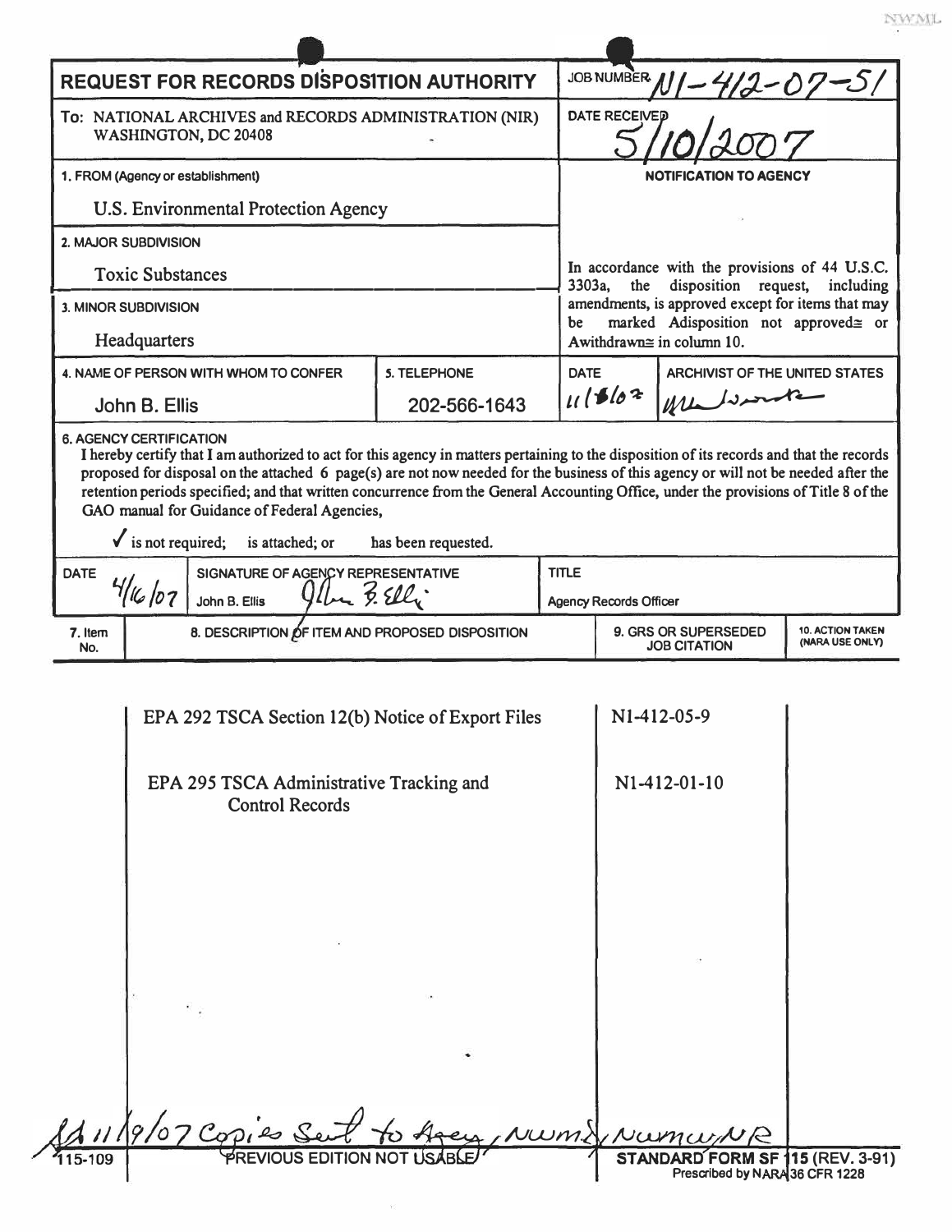J

• ' '• • *,,* , I T *<sup>1</sup>***This schedule is in development. It may not be used to retire or destroy records. If you have any questions, please contact the Records Help Desk.** 

# **EPA Records Schedule 292**

**Status:** Development, 03/30/2007

**Title:** TSCA Section 12(b) Notice of Export Files

**Program:** Toxic Substances

**Applicability:** Headquarters

**Function:** 108-025-06-02 - Manage Toxic Substances

### **NARA Disposal Authority:**

This schedule authorizes the disposition of the record copy in any media (media neutral). Records designated for permanent retention must be transferred to the National Archives in accordance with NARA standards at the time of transfer.

• Pending

### **Description:**

Records contain notification to EPA from various companies of their export or intent to export specific chemicals or mixtures subject to specified actions taken under Sections 4, 5, 6, and 7 of the Toxic Substances Control Act (TSCA). Records also contain related correspondence between EPA and foreign government authorities, other U.S. government agencies, the legal community, industry, or other interested parties.

Includes notice documents submitted to EPA under Section 12(b) of TSCA. These documents include information regarding the export of specific chemicals or mixtures for which notification is required.

The program office tracks and controls confidential business information (CBI).

exported product or quantity exported, and specific locations of the exporter. Record contains all Also includes original supporting information, such as the reasons for the submission, details about the correspondence between EPA and foreign government authorities (e.g., embassies), other U.S. government agencies, the legal community, industry, or other interested parties which document (1) requests for information relating to section  $12(b)$  of TSCA; (2) letters sent to importing countries informing them of the export or the intended export; (3) computer-generated printouts which are sent to the EPA Office of Enforcement and Compliance Assurance of possible violations; and (4) correspondence on Prior Informed Consent (PIC) chemicals, notifying importing countries of the export or the intended export of a PIC chemical.

### **Disposition Instructions:**

**Item a:** Original notice documents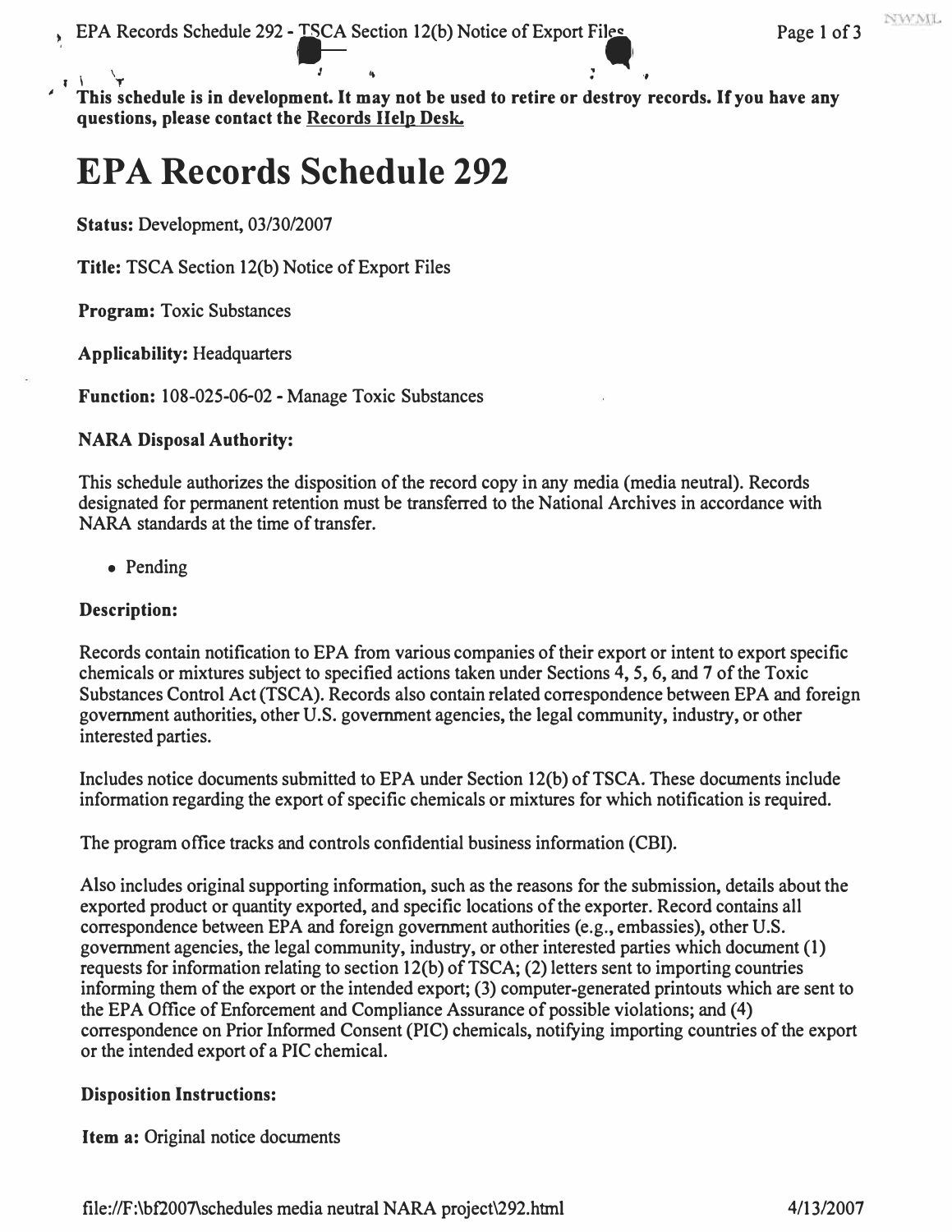EPA Records Schedule 292 - TSCA Section 12(b) Notice of Export Files Page 2 of 3

 $\mathbf{N}$  , we have the set of  $\mathbf{N}$ . The contract of the contract of the contract of the contract of the contract of the contract of the contract of the contract of the contract of the contract of the contract of the contract of the contract of the contrac **• Disposable** 

**\i**

- Close inactive records at end of calendar year.
- Destroy 5 years after file closure.

**Item b:** Tracking and control records

- **Disposable**
- Close when superseded or obsolete.
- Destroy 5 years after file closure.

**Item c:** Supporting information

- **Disposable**
- Close inactive records at end of calendar year.
- Destroy 5 years after file closure.

## **Guidance:**

Records containing sensitive information must be shredded or otherwise definitively destroyed to protect confidentiality.

The Export Notification Tracking System (ENTS) is covered by EPA 090.

Information on the confidential business information (CBI) notices submitted to EPA are kept in a logbook. This information includes the CBI document control number, the name of the chemical exported, the country of import, and the date the export notification letter was sent to the foreign government.

Original CBI export notices are maintained in the CBI center and are tracked using the Confidential Business Information Tracking System (CBITS). The CBI center is responsible for maintaining the official CBI export notice records for the time period specified above. Copies of incoming and outgoing CBI export notices that are maintained in the program office can be destroyed when no longer needed in accordance with requirements found in 36 CFR 1228.58.

Official non-confidential export notices are maintained by the program office and must be retained in accordance with the disposition requirements in item a.

Both confidential and non-confidential incoming and outgoing notices are also tracked for inquiries using the TSCA 12(b) Export Notification Tracking System (ENTS) (See EPA 090 - Administrative Support Data Bases). ENTS automatically generates letters to import countries informing them of the export chemical.

Specific legal citations include: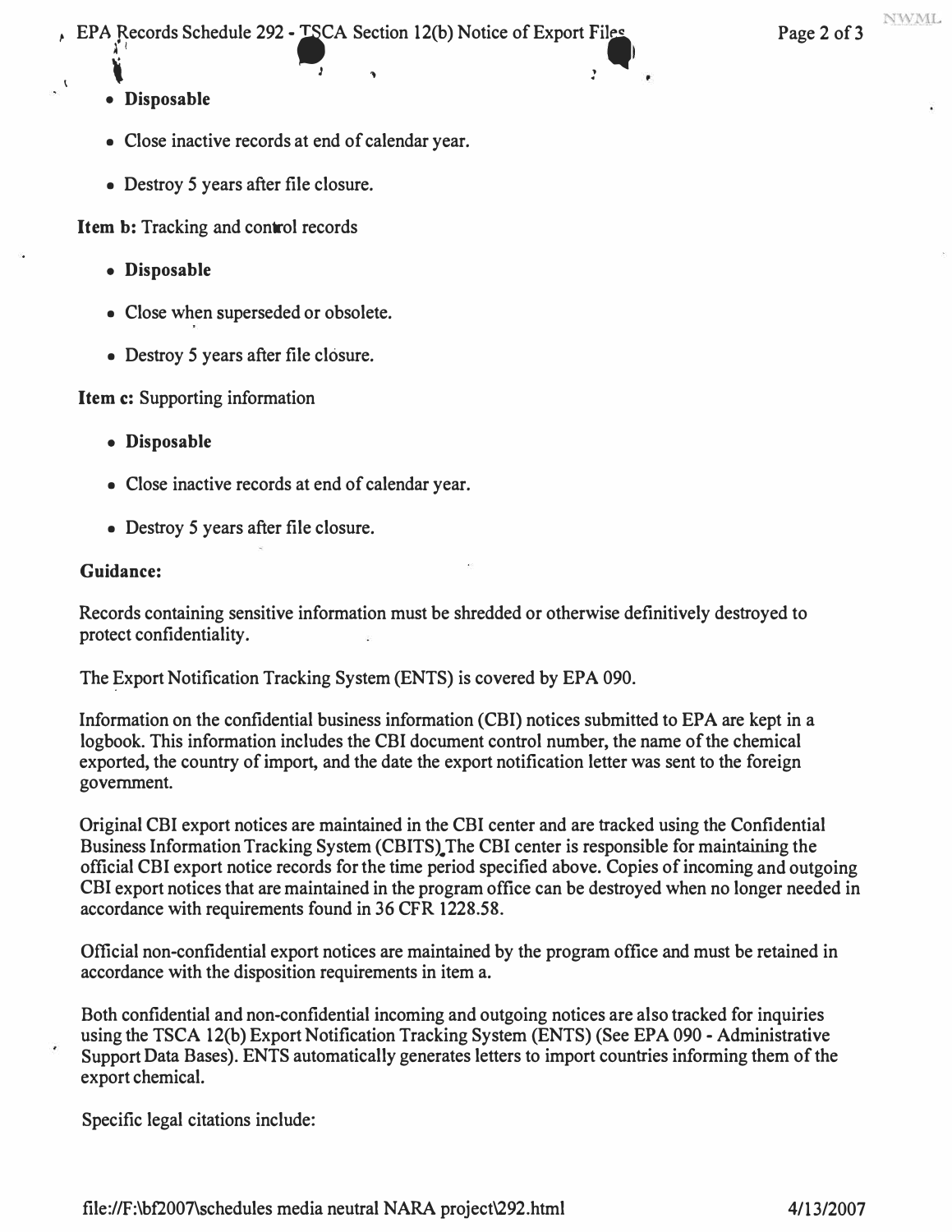- **Toxic Substances Control Act, as amended, 15 U.S.C., Sec. 12(b)**   $\lambda_{\bullet}$
- **40 CFR Part 707**

### **Reasons for Disposition:**

**The disposition instructions have been rewritten as media neutral to allow for maintaining the record copy in EP A's electronic recordkeeping system. The retention is unchanged.** 

*<sup>1</sup>*, J

**Item d for microfilm deleted in the 03/30/2007 version.** 

### **Custodians:**

 $\ddot{\cdot}$ 

**Office of Prevention, Pesticides, and Toxic Substances, Environmental Assistance Division** 

- **Contact: John Alter**
- **Telephone: 202-564-8074**

**Office of Prevention, Pesticides, and Toxic Substances, Information Management Division** 

- **Contact: Vanessa Williams**
- **Telephone: 202-564-8957**

### **Related Schedules:**

**EPA 090** 

**Previous NARA Disposal Authority:** 

**N 1-412-05-9** 

**Entry: 02/22/1994** 

**EPA Approval: Pending** 

**NARA Approval: Pending**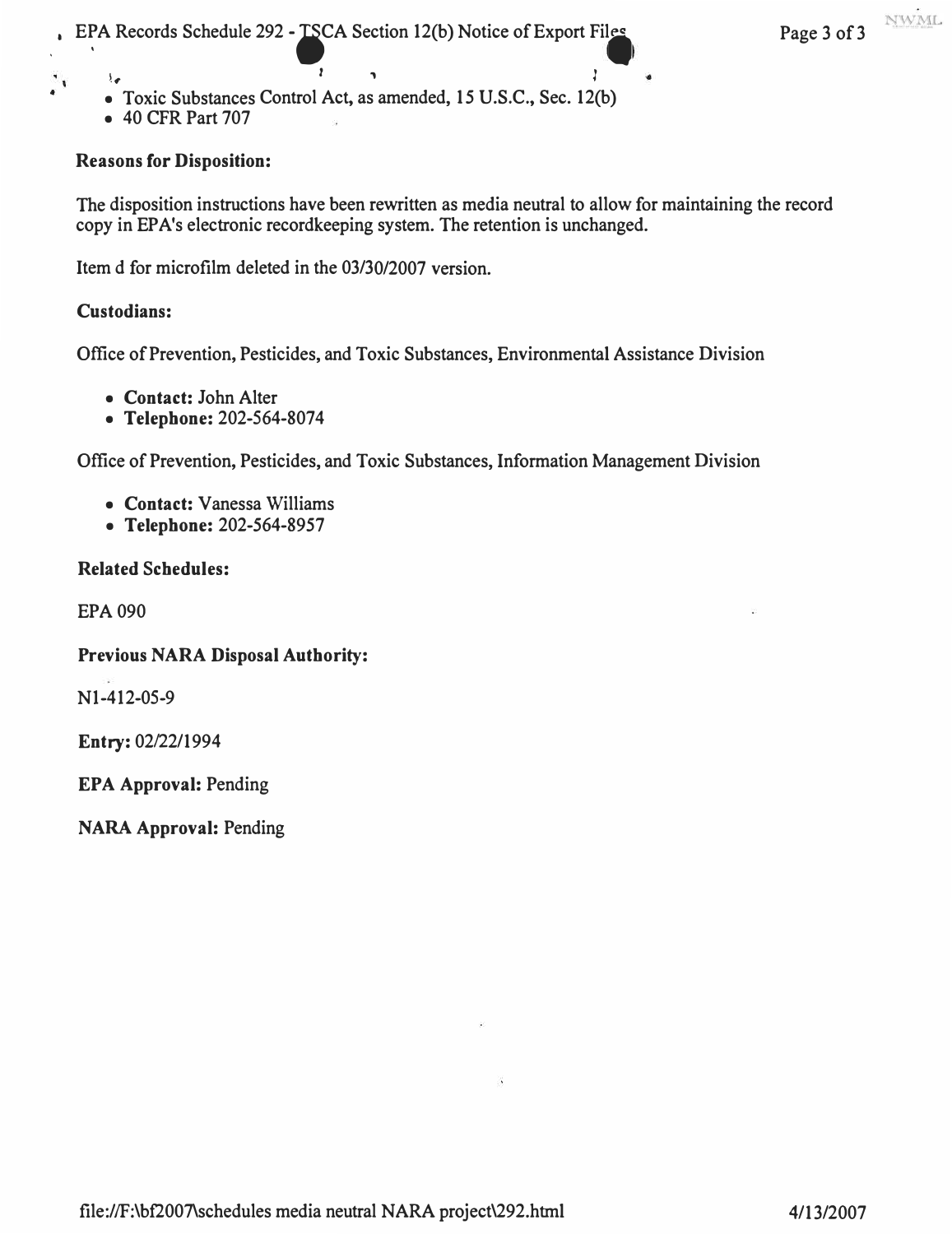NWML

**r " 1 •** I � /�• This schedule is in development. It may not be used to retire or destroy records. If you have any **questions, please contact the Records Help Desk.** 

# **EPA Records Schedule 295**

**Status: Development, 03/30/2007** 

**Title: TSCA Administrative Tracking and Control Records** 

**Program: Toxic Substances** 

**Applicability: Headquarters** 

**Function: 108-025-06-02 - Manage Toxic Substances** 

#### **NARA Disposal Authority:**

**This schedule authorizes the disposition of the record copy in any media (media neutral). Records designated for permanent retention must be transferred to the National Archives in accordance with NARA standards at the time of transfer.** 

**• Pending** 

#### **Description:**

**Log books, registers, and other tracking records used to control or document the receipt status, maintenance or use of documents containing TSCA confidential business information (CBI).** 

#### **Disposition Instructions:**

**Item a: Maintained as a separate file and containing significant information for determining location and custodian of CBI material** 

**Includes microfilm transfer logs, document inventory (region/contractor) logs and records disposition logs.** 

- **Disposable**
- **Close inactive records at end of year.**
- **Destroy 7 years after file closure.**

**Item b: Maintained as a separate file and containing no significant information** 

Includes visitors sign-in logs, fax transmittal sheets, firm mailing books, and other mail receipt logs.

**• Disposable**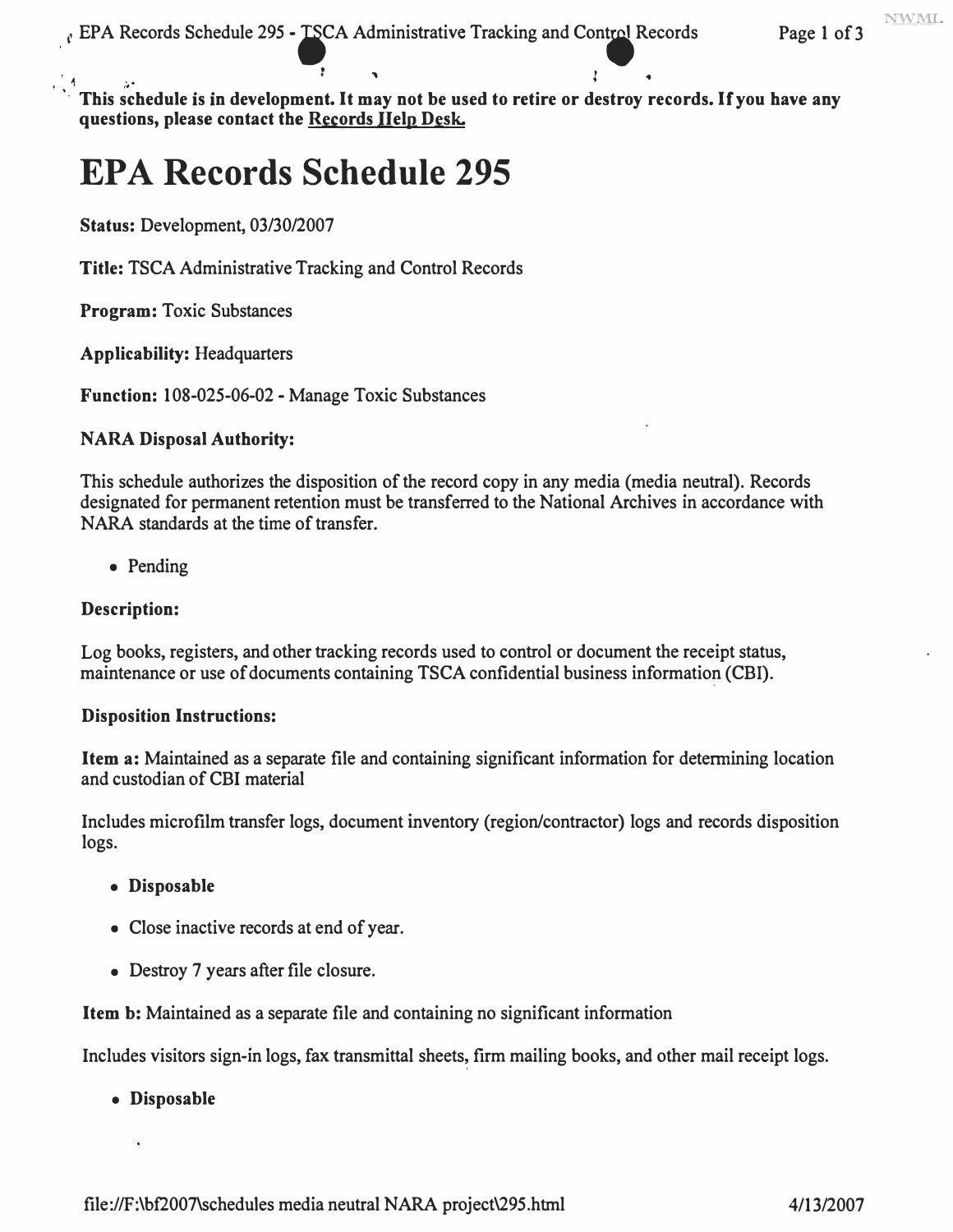NWML

- *:* .. *: ' 1*  **• Close inactive records at end of year.**
- **Destroy 18 months after file closure.**

**Item c: Maintained with related case files** 

**Includes domestic and overseas return receipts (PS forms 3811 and 2865) and green cover sheets (EPA Form 7740-9).** 

- **Varies**
- **File with related records and follow disposition instructions for related records.**

## **Guidance:**

 $\cdot$ <sup>1</sup>

**This item covers records accwnulated by various offices maintaining CBI and non-CBI information.** 

**Records are maintained in a variety of formats, including: paper logs of various kinds (example: visitors, inventory), firm mailing books, return receipts, transfer receipts, green cover sheets; microfilm - green cover sheets; electronic - small databases such as mail receipt/tracking, disposition data.** 

**The Confidential Business Information Tracking System is covered by EPA 090.** 

**Records containing sensitive information must be shredded or otherwise definitively destroyed to protect confidentiality.** 

**Microform copies are to be produced in accordance with standards in 36 CFR 1230.10 and 1230.20.** 

## **Reasons for Disposition:**

**The disposition instructions have been rewritten as media neutral to allow for maintaining the record copy in EP A's electronic recordkeeping system. The retention is unchanged.** 

## **Custodians:**

**Office of Prevention, Pesticides, and Toxic Substances, Information Management Division, Records and Dockets Management Branch** 

- **Contact: Vanessa Williams**
- **Telephone: 202-260-3554**

## **Related Schedules:**

**EPAe090** 

## **Previous NARA Disposal Authority:**

**Nl-412-01-10**